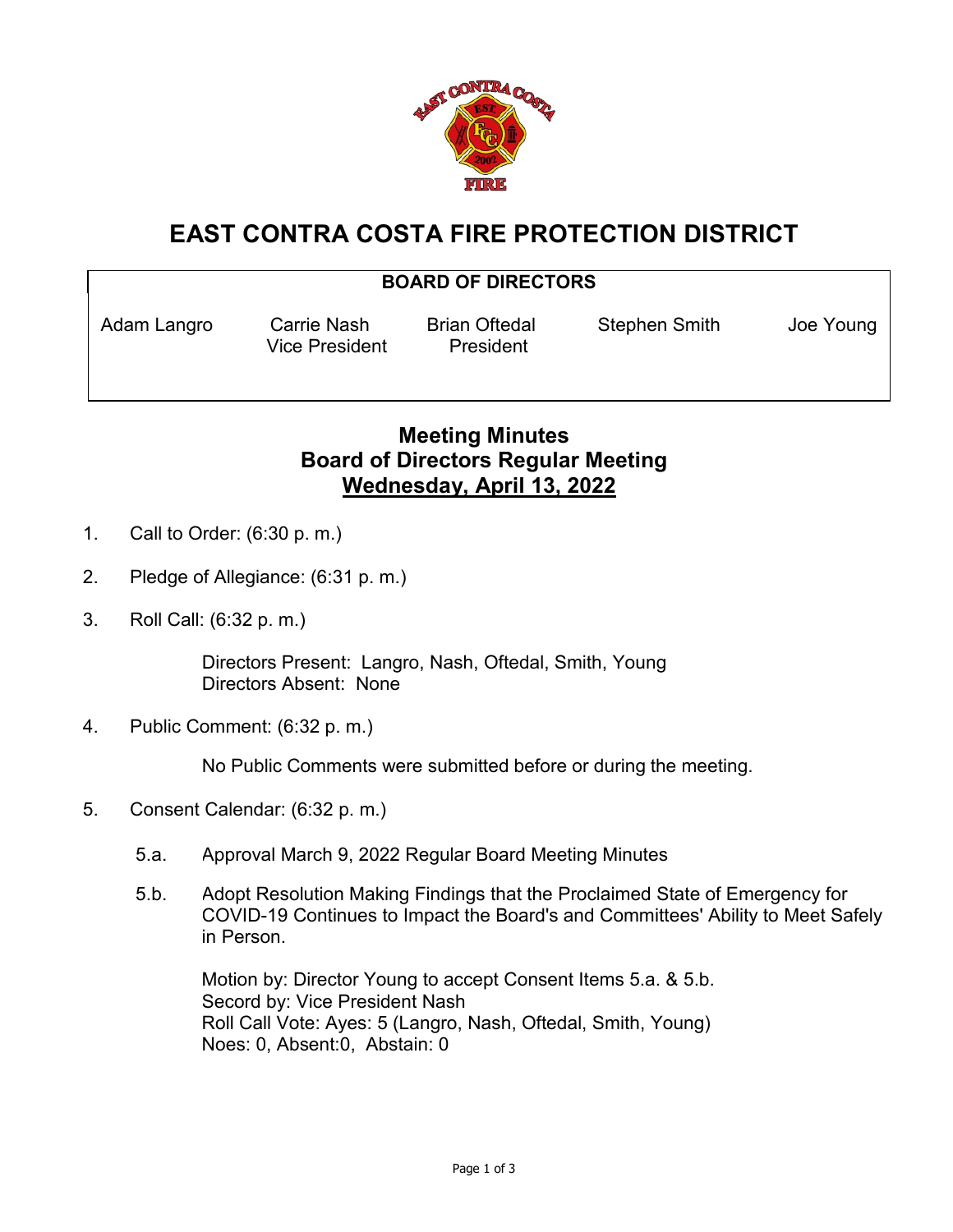- 6. New Business: (6:33 p. m.)
	- 6.a. Feasibility of the Joint Training Facility with Ironhouse Sanitation District

Candice Wong (Ten Over Studio) & Eric Swanson (BKF Engineers) gave a presentation on the update on the Joint Facility project for ECCFPD & Ironhouse Sanitation District.

No Public Comments were submitted before or during the meeting.

7. Report of the Fire Chief / Informational Staff Reports: (7:18 p. m.)

No Public Comments were submitted before or during the meeting for Item  $7. a. - 7.f.$ 

- 7.a. Legislative Update Director Smith gave an update on the *Initiative #21-0042A1:* Limits Ability of Voters and State and Local Governments to Raise Revenues for Government Services. Initiative Constitutional Amendment.
- 7.b. Grants Update
- 7.c. Operations Update
- 7.d. Prevention Update
- 7.e. Annexation Update
- 7.f. Report on FDAC Conference
- 8. Board Reports and Requests: (7:34 p. m.)

**Vice President Nash** – Attended/monitored (real time or tape delayed) – 4/02/22 – Discovery Bay "State of the Town" event, 4/11/22 – LAFCO Meeting.

**Director Young** – Working on disbursements and approval for the district, working with staff on finalizing the transition packages for the Unpresented Staff & Local 2700 members. He also mentioned that the Finance Committee meeting was moved to the 25<sup>th</sup> of April.

**Director Smith** – Attended/monitored (real time or tape delayed) – 3/22/22 & 4/12/22 - Brentwood City Council Meetings, 3/22/22 & 4/12/22- Oakley City Council Meetings, 4/12/22 - Bethel Island MAC Meeting, 2/22/22 -Byron Mac Meeting, 3/15/22 – Knightsen TAC Meeting, 3/13/22 - LAFCO Meeting.

**Director Langro** – Attended/monitored (real time or tape delayed) –3/22/22 & 4/12/22 – Brentwood City Council Meeting, 3/22/22 & 4/12/22 – Oakley City Council Meeting.

**President Oftedal** – Attended/monitored (real time or tape delayed) –4/02/22 – Discovery Bay "State of the Town" event, 4/11/22 & 4/13/22 – LAFCO Meeting, 4/08/22 – USC hosted Anti-Poverty & Homelessness Summit.